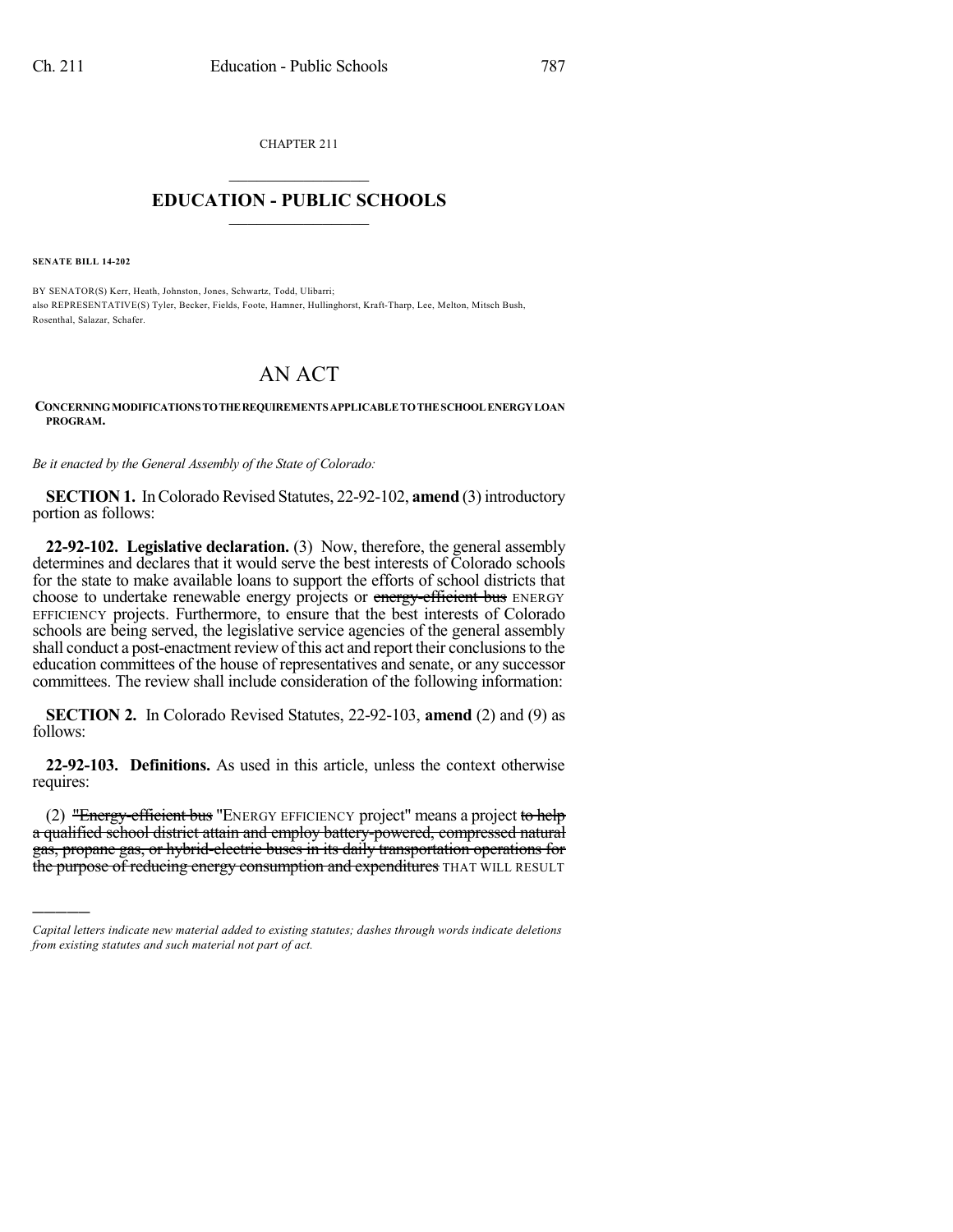IN MORE EFFICIENT USE OF ENERGY OR RESOURCES. THE TERM INCLUDES:

(a) INSTALLATION OF EQUIPMENT AND RELATED INFRASTRUCTURE THAT WILL HELP DEFRAY ENERGY COSTS;

(b) IMPROVING THE ENERGY EFFICIENCY OF A BUILDING BY ADDRESSING LIGHTING ISSUES,IMPROVINGMECHANICAL SYSTEMS AND EQUIPMENT,ADDING INSULATION OR OTHERWISE IMPROVINGTHE BUILDINGENVELOPE,ADDINGOR INCORPORATING SOLAR THERMAL TECHNOLOGIES, OR IMPROVING OPERATIONS MANAGEMENT;

(c) REDUCING WATER USAGE OR WATER CONSUMPTION; AND

(d) IMPROVING THE ENERGY EFFICIENCY OF MOTOR VEHICLE FLEETS, INCLUDING BUS FLEETS, THROUGH MEASURES INCLUDING THE USE OF HYBRID OR ALTERNATIVE-FUEL VEHICLES AND THE ADDITION OF FUEL-SAVING TECHNOLOGIES TO EXISTING VEHICLES.

(9) "Renewable energy project team" means a team of people who are dedicated to a renewable energy project at a school district. A renewable energy project team shall include, at a minimum, representatives of the school district, representatives of the local community, and at least one member who provides professional technical assistance to the school district to facilitate a renewable energy project or an energy-efficient bus ENERGY EFFICIENCY project. The member of a renewable energy project team who provides professional technical assistance to the school district may be a representative of a local electrical utility.

**SECTION 3.** In Colorado Revised Statutes, 22-92-104, **amend** (1), (3), and (5) as follows:

**22-92-104. Renewable energy and energy efficiency for schools loan program - created - applications- permissible uses of loans.** (1) There is hereby created the renewable energy and energy efficiency for schools loan program to fund renewable energy projects and energy-efficient bus ENERGY EFFICIENCY projects at qualifiedschool districts.Aqualifiedschool districtmay,withthewritten authorization of the school district board of education, apply to the Colorado energy office, in accordance with procedures and deadlines established by rules promulgated by the state board of education pursuant to section 22-92-105, to receive moneys through the loan program. The office shall administer the loan program as provided in this article and pursuant to the policies adopted by the office.

(3) (a) A qualified school district that receives a loan through the loan program shall use the moneys received to pay for technical assistance, equipment, or installation costs associated with a renewable energy project or an energy-efficient **bus** ENERGY EFFICIENCY project.

(b) A qualified school district that receives a loan through the loan program for a renewable energy project may use the moneys received to finance the acquisition of a renewable energy project THAT IS LOCATED ON THE SCHOOL PREMISES AND, IF IT GENERATES ELECTRICITY, IS INTERCONNECTED ON THE CUSTOMER SIDE OF THE UTILITY METER IN ACCORDANCE WITH INTERCONNECTION STANDARDS ADOPTED BY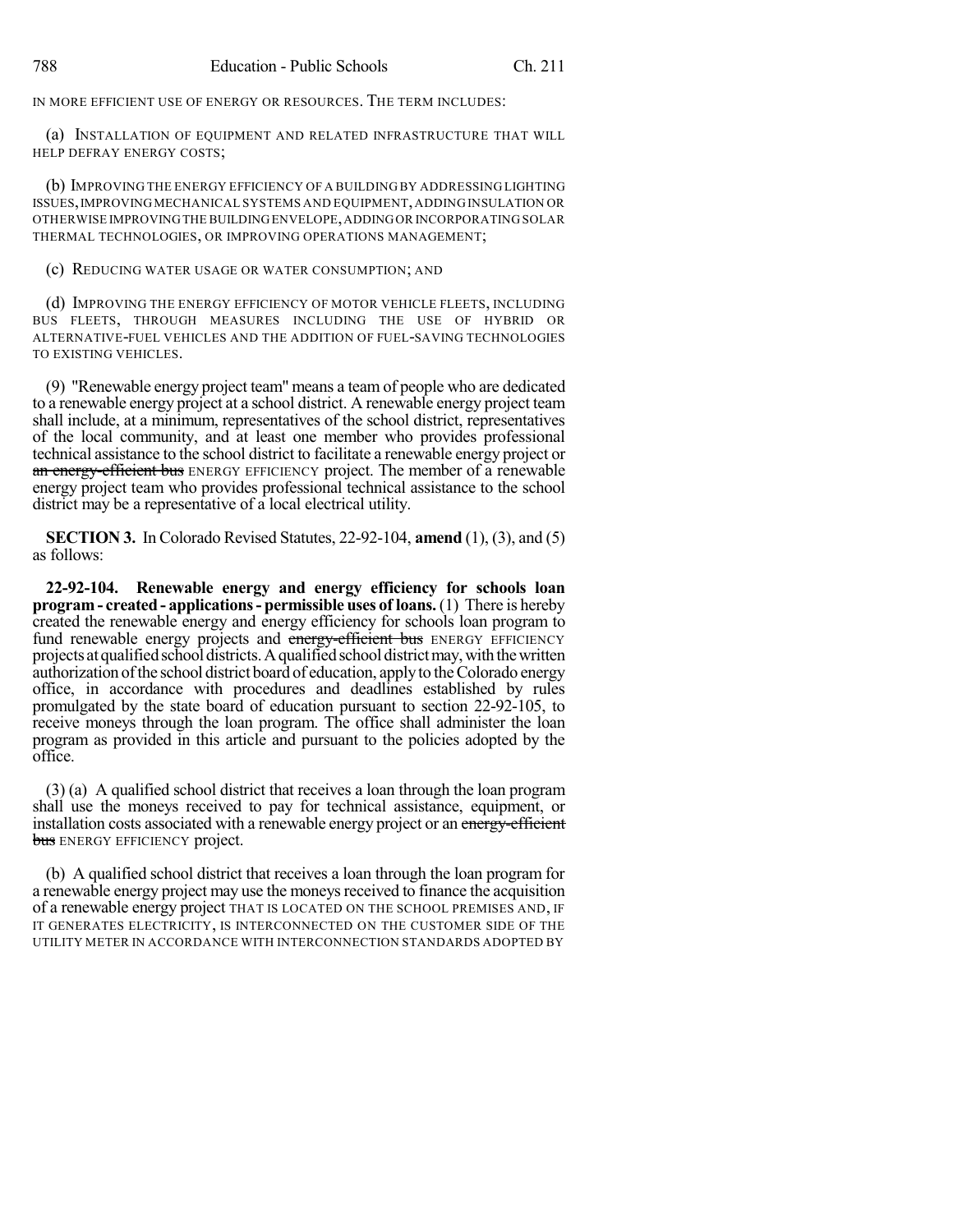THE PUBLIC UTILITIES COMMISSION. SUCH A PROJECT MAY INCORPORATE OR CONSIST OF THIRD-PARTY OWNERSHIP, AS AUTHORIZED UNDER PART 2 OF ARTICLE 38.7 OF TITLE 24,C.R.S., OR AN INTEREST IN A COMMUNITY SOLAR GARDEN, AS DEFINED IN SECTION 40-2-127, C.R.S.

(5) A qualified school district may apply for a loan from the loan program for a renewable energy project or an energy-efficient bus ENERGY EFFICIENCY project that is located at a charter school of the school district.

**SECTION 4.** In Colorado Revised Statutes, 22-92-105, **amend** (1) (b) (I) and (2) as follows:

**22-92-105. Renewable energy and energy efficiency for schools loan program - rules - awarding loans.** (1) On or before October 15, 2009, the state board of education, in consultation with the Colorado energy office, shall promulgate rules establishing policies and procedures for the administration of the renewable energy and energy efficiency for schools loan program. At a minimum, the rules shall include:

(b) The requirements that the office shall require of loan applicants, which requirements shall include, but need not be limited to a requirement that a loan applicant submit with its application:

(I) An energy rating for the facility for which the A RENEWABLE ENERGY PROJECT loan is intended that demonstrates that the facility qualifies for the federal energy star label which rating has been issued as a result of an audit performed by a qualified energy efficiency auditor OR MEETS THE EFFICIENCY REQUIREMENTS SET FORTH IN SECTION 22-32-124.3; or

(2) (a) The Colorado energy office shall review each loan application received from a qualified school district pursuant to section  $22-92-104$  (1), evaluate the renewable energy project or energy-efficient bus ENERGY EFFICIENCY project described therein, and make a recommendation to the state treasurer as to whether to award the loan and the amount of the loan. Ifthe office determines an application is missing any information required by the office's policy to be included with the application, the office may contact the applicant to obtain the missing information.

(b) In reviewing loan applications for renewable energy projects and energy-efficient bus ENERGY EFFICIENCY projects pursuant to paragraph (a) of this subsection (2), the Colorado energy office shall consider, at a minimum, whether a qualified school district would reduce its energy costs by the implementation of the renewable energy project or energy-efficient bus ENERGY EFFICIENCY project that is the subject of each loan application.

**SECTION 5.** In Colorado Revised Statutes, 22-92-107, **amend** (1) introductory portion,  $(1)$   $(a)$ ,  $(2)$   $(a)$ , and  $(4)$  as follows:

**22-92-107. Loans from public school fund authorized.** (1) As authorized under the provisions of section 3 of article IX of the state constitution, the state treasurer may make loans to school districts to assist them in providing necessary buildings, land, and equipment, including renewable energy projects and